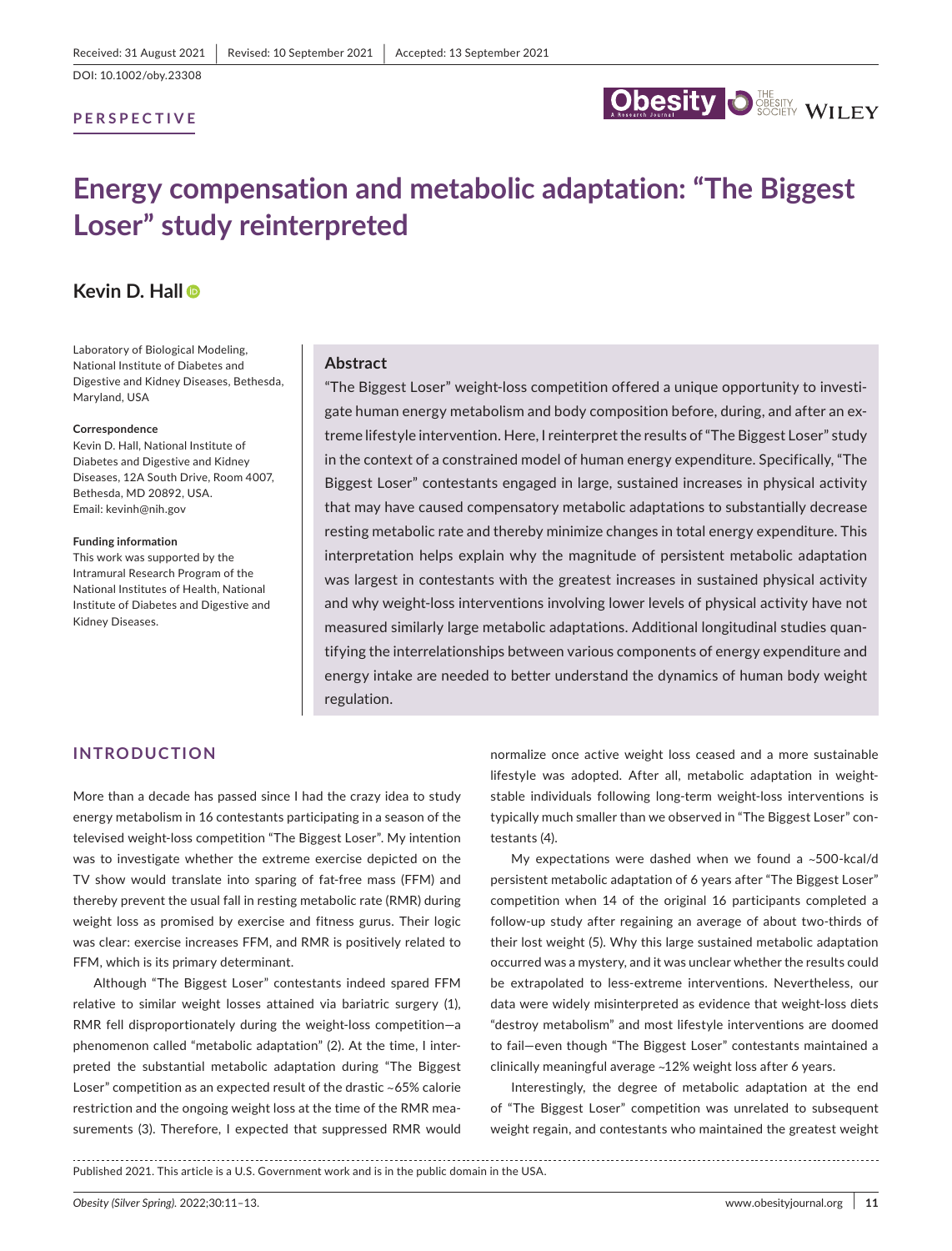losses at 6 years also experienced the greatest ongoing metabolic adaptation (5). These observations suggested that metabolic adaptation was a response to the concurrent lifestyle intervention.

We measured total energy expenditure using the doubly labeled water method coincident with the RMR and body composition measurements. Physical activity expenditure was calculated by subtracting both RMR and the estimated thermic effect of food. Direct measurements of physical movement using accelerometry were not performed.

Physical activity expenditure increased markedly in "The Biggest Loser" contestants after starting the competition and this was in accord with their several hours of daily vigorous exercise (2,3). Interestingly, physical activity expenditure remained quite high 6 years later (5,6), with a median increase of ~80% at 6 years compared with baseline, corresponding to an increase of ~395 kcal/d or ~5.3 kcal/d per kilogram of body weight. There were four women and three men on either side of this median threshold, and the magnitude of metabolic adaptation was significantly greater in those contestants above versus below the median physical activity threshold (Figure 1A). The contestants who sustained the greatest increases in physical activity expenditure at 6 years also maintained the greatest weight losses (6), and Figure 1B shows that those who had the greatest sustained increases in physical activity expenditure also experienced the greatest magnitude of persistent metabolic adaptation (*r*  $= -0.53$ ;  $p = 0.049$ ).

About the same time as we were studying "The Biggest Loser" contestants, Herman Pontzer and colleagues were investigating energy expenditure in physically active hunter-gatherer populations, and the results were equally surprising. Despite their high levels of physical activity measured by accelerometry, total energy expenditure adjusted for body composition was not increased in hunter– gatherers compared with relatively sedentary Westerners (7). Such observations led to the constrained energy expenditure model whereby an increased energy budget for physical activity results in compensatory decreases in expenditure budgeted for other processes (8). Pontzer et al. speculated that metabolic adaptation may reflect decreases in pathophysiological processes that improve with increased physical activity, such as reduced chronic inflammation (8).

Could the large persistent metabolic adaptations experienced by the physically active *Biggest Loser* contestants represent an extreme case of the constrained energy expenditure model? Could "The Biggest Loser" contestants' sustained increases in physical activity have caused persistent metabolic adaptations to decrease RMR, thereby constraining overall changes in energy expenditure? If so, this potentially explains why similar degrees of metabolic adaptation have not been observed in response to long-term weight-loss regimens that don't involve greatly increased physical activity (4).

Additional support for this interpretation of "The Biggest Loser" study was recently provided in a cross-sectional analysis of a large doubly labeled water database demonstrating that people with higher physical activity energy expenditure also had lower RMR, and the effect was greatest for those with higher body fat (9). Importantly, physical activity expenditure in this new study was



**FIGURE 1** (A) Six years after "The Biggest Loser" competition, physical activity expenditure increased by a median of 80% compared with baseline, with four women and three men on either side of this threshold. Those exceeding the median increase in physical activity expenditure had the greatest degree of metabolic adaptation acting to decrease resting metabolic rate. (B) Participants with the greatest increases in physical activity expenditure also had the greatest magnitude of metabolic adaptation

calculated using the same method as "The Biggest Loser" study and therefore it may also have included energy expenditure unrelated to physical activity that was not included in the RMR measurements or estimated thermic effect of food.

In conclusion, short-term reductions in RMR during "The Biggest Loser" competition were commensurate with extreme caloric restriction during the period of active weight loss (3), but the large persistent metabolic adaptation long after the competition ended may have been the result of substantial sustained increases in physical activity. Despite long-term compensatory tradeoffs between RMR and physical activity expenditure, sustained increases in physical activity expenditure were associated with improved maintenance of lost weight for reasons that remain to be fully elucidated (6). One possibility is that increased physical activity expenditure attenuates the feedback signal controlling appetite because increased activity expenditure is only partially compensated by reduced RMR and therefore it still allows for greater energy intake at a given level of sustained weight loss